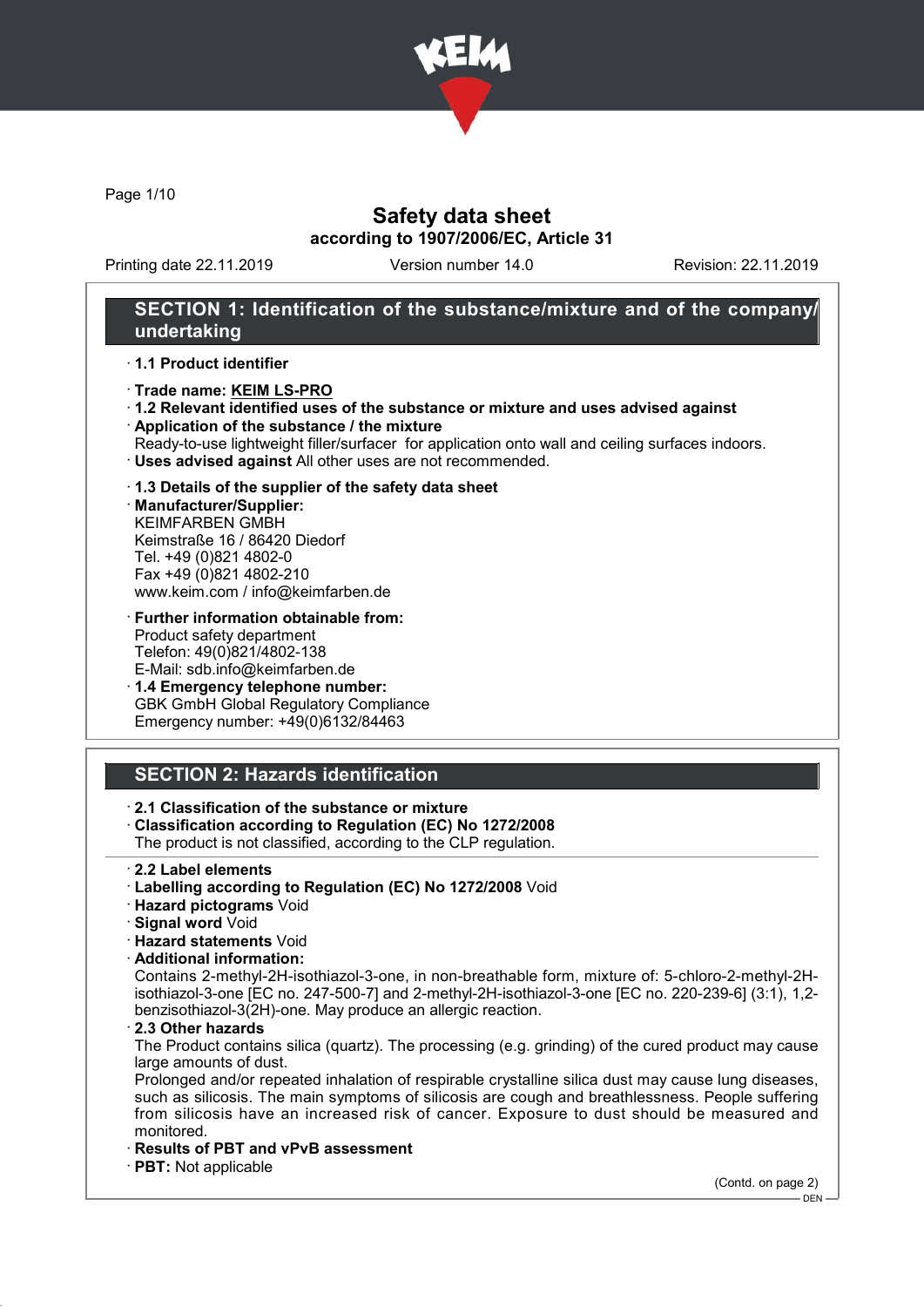

Page 2/10

# Safety data sheet according to 1907/2006/EC, Article 31

Printing date 22.11.2019 Version number 14.0 Revision: 22.11.2019

### Trade name: KEIM LS-PRO

(Contd. of page 1)

· vPvB: Not applicable

## SECTION 3: Composition/information on ingredients

### · 3.2 Mixtures

· Description: Polymer dispersion and limestone mixture in aqueous solution

| Dangerous components:                                             |                                                                                                                                                                                                                                                                                                                                                       |            |  |  |
|-------------------------------------------------------------------|-------------------------------------------------------------------------------------------------------------------------------------------------------------------------------------------------------------------------------------------------------------------------------------------------------------------------------------------------------|------------|--|--|
| CAS: 2682-20-4<br>EINECS: 220-239-6                               | 2-methyl-2H-isothiazol-3-one, in non-breathable form<br>Acute Tox. 3, H301; Acute Tox. 3, H311; Acute Tox.<br>Index number: 613-326-00-9 $ 2$ , H330; $\diamondsuit$ Skin Corr. 1B, H314; Eye Dam. 1, H318;<br>Aquatic Acute 1, H400; Aquatic Chronic 1, H410;<br>$\bigotimes$ Skin Sens. 1A, H317                                                    | < 0.0015%  |  |  |
| CAS: 55965-84-9                                                   | mixture of: 5-chloro-2-methyl-2H-isothiazol-3-one [EC no.<br>Index number: 613-167-00-5 247-500-7] and 2-methyl-2H-isothiazol-3-one [EC no.<br>220-239-6] (3:1)<br>Acute Tox. 3, H301; Acute Tox. 2, H310; Acute Tox.<br>2, H330; Skin Corr. 1C, H314; Eye Dam. 1, H318;<br>Aquatic Acute 1, H400; Aquatic Chronic 1, H410;<br>Ko Skin Sens. 1A, H317 | < 0.0015%  |  |  |
| CAS: 2634-33-5<br>EINECS: 220-120-9<br>Index number: 613-088-00-6 | 1,2-benzisothiazol-3(2H)-one<br>Eye Dam. 1, H318; Aquatic Acute 1, H400; Aquatic<br>Chronic 2, H411; $\Diamond$ Acute Tox. 4, H302; Skin Irrit. 2,<br>H315; Skin Sens. 1, H317                                                                                                                                                                        | $< 0.05\%$ |  |  |

· Additional information: For the wording of the listed hazard phrases refer to section 16.

## SECTION 4: First aid measures

### · 4.1 Description of first aid measures

· General information:

Seek medical treatment in case of complaints.

When seeing the doctor we suggest to present this safety data sheet.

· After inhalation: Supply fresh air; consult doctor in case of complaints.

· After skin contact:

Immediately wash with water and soap and rinse thoroughly.

Do not use solvents or thinners.

If skin irritation continues, consult a doctor.

· After eye contact:

Rinse opened eye for several minutes under running water. Then consult a doctor.

· After swallowing: Rinse mouth and throat well with water.

Do not induce vomiting; call for medical help immediately.

· 4.2 Most important symptoms and effects, both acute and delayed No further relevant information available.

(Contd. on page 3)

 $-$  DEN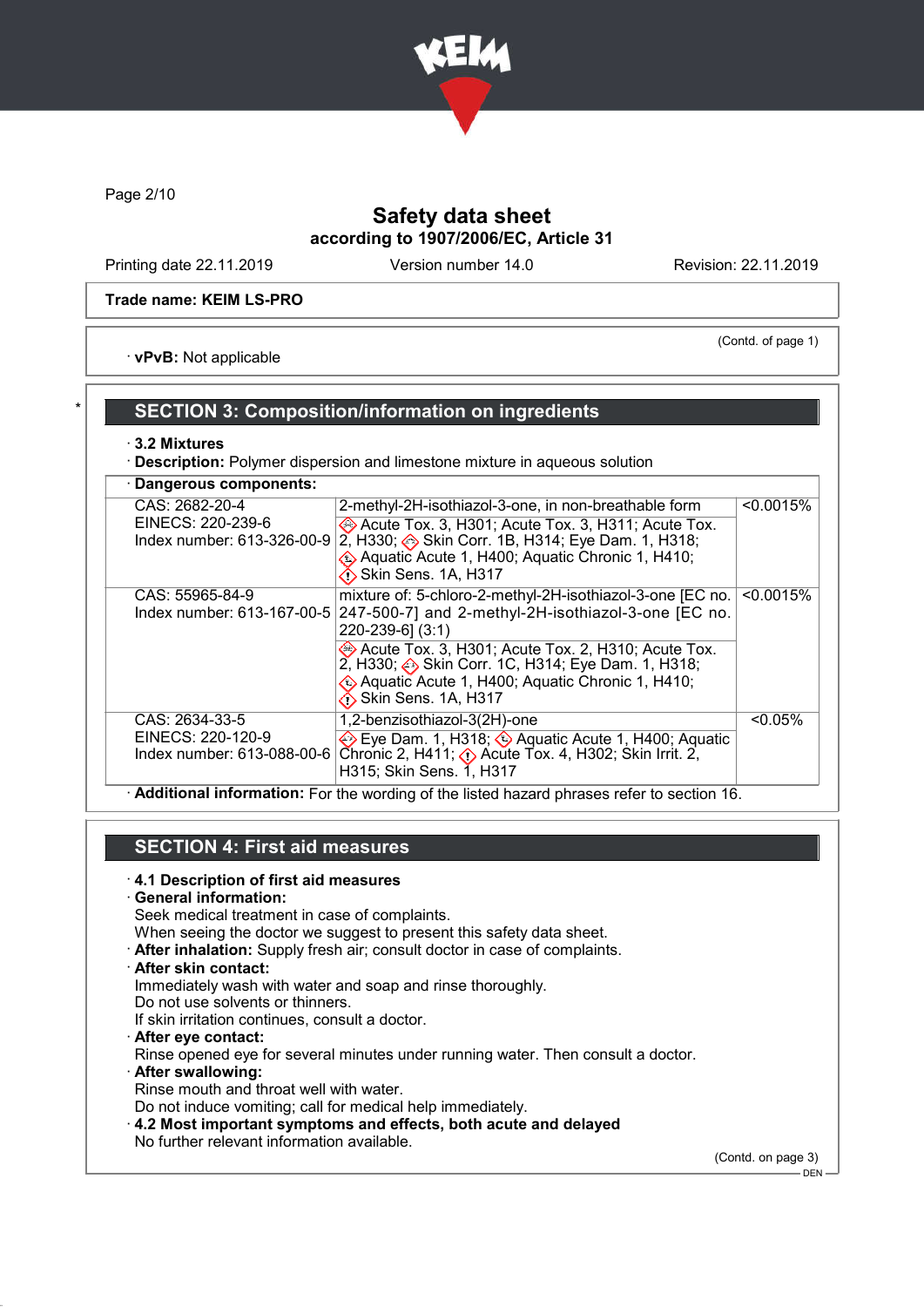

Page 3/10

## Safety data sheet according to 1907/2006/EC, Article 31

Printing date 22.11.2019 Version number 14.0 Revision: 22.11.2019

### Trade name: KEIM LS-PRO

#### (Contd. of page 2)

### · 4.3 Indication of any immediate medical attention and special treatment needed No further relevant information available.

### SECTION 5: Firefighting measures

· 5.1 Extinguishing media

- · Suitable extinguishing agents:
- Product itself does not burn. Co-ordinate fire-fighting measures to the fire surroundings.
- · 5.2 Special hazards arising from the substance or mixture

In case of fire, the following can be released:

- carbon oxide (COx)
- · 5.3 Advice for firefighters
- · Specila protective equipment: Wear self-contained respiratory protective device.
- · Additional information
	- In case of fire do not breathe smoke, fumes and vapours.

Dispose of fire debris and contaminated fire fighting water in accordance with official regulations.

### SECTION 6: Accidental release measures

· 6.1 Personal precautions, protective equipment and emergency procedures Respect the protection rules (see section 7 a. 8). Ensure adequate ventilation Avoid contact with skin and eyes. · 6.2 Environmental precautions: Do not allow product to reach soil, sewage system or any water course. Follow local governmental rules and regulations. · 6.3 Methods and material for containment and cleaning up: Absorb with liquid-binding material (sand, diatomite, acid binders, universal binders, sawdust). Close drainages (risk of blocking) Danger of slipping! Dispose of the material collected according to regulations.

- Clear contaminated areas thoroughly.
- 6.4 Reference to other sections

See Section 7 for information on safe handling.

- See Section 8 for information on personal protection equipment.
- See Section 13 for disposal information.

## SECTION 7: Handling and storage

- · 7.1 Precautions for safe handling
- Keep receptacles tightly sealed.

See item 8 (8.2) for information about suitable protective equipment and technical precautions. Respect the protection rules.

Ensure good ventilation/exhaustion at the workplace.

Do not inhale dust.

(Contd. on page 4)

DEN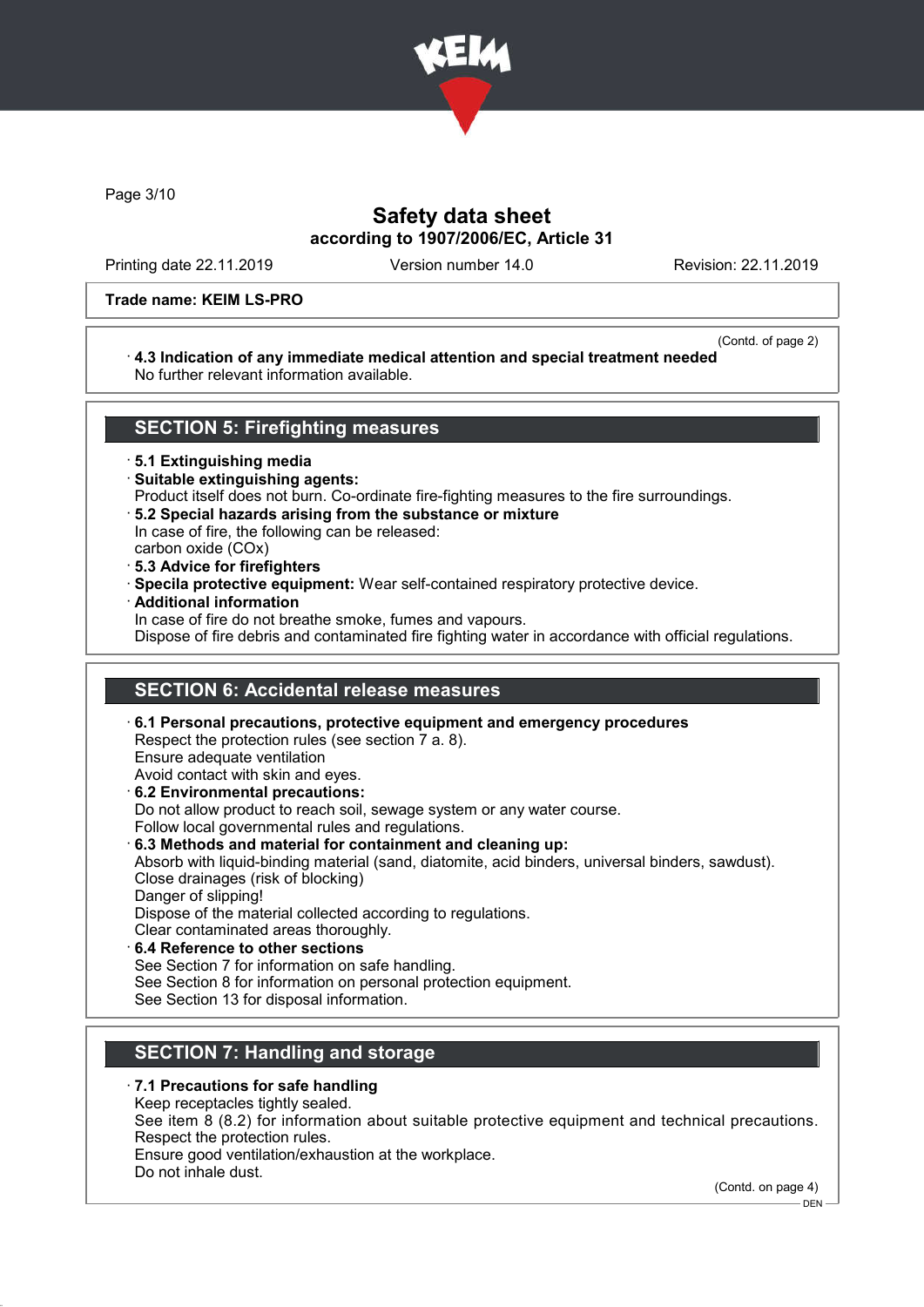

Page 4/10

# Safety data sheet according to 1907/2006/EC, Article 31

Printing date 22.11.2019 Version number 14.0 Revision: 22.11.2019

### Trade name: KEIM LS-PRO

|                                        | (Contd. of page 3)<br>Information about fire - and explosion protection:<br>The product is not flammable.<br>No special measures required.                                                                                                                                              |  |  |  |  |
|----------------------------------------|-----------------------------------------------------------------------------------------------------------------------------------------------------------------------------------------------------------------------------------------------------------------------------------------|--|--|--|--|
|                                        | .7.2 Conditions for safe storage, including any incompatibilities<br>Storage:<br>Requirements to be met by storerooms and receptacles:<br>Keep in the original containers in a cool and dry place.<br>Store only in unopened original receptacles.                                      |  |  |  |  |
|                                        | Information about storage in one common storage facility: Not required.<br>Further information about storage conditions:<br>Protect from heat and direct sunlight.<br>Protect from frost.<br>· Storage class: 12<br>.7.3 Specific end use(s) No further relevant information available. |  |  |  |  |
|                                        |                                                                                                                                                                                                                                                                                         |  |  |  |  |
|                                        |                                                                                                                                                                                                                                                                                         |  |  |  |  |
|                                        | <b>SECTION 8: Exposure controls/personal protection</b>                                                                                                                                                                                                                                 |  |  |  |  |
|                                        | 8.1 Control parameters                                                                                                                                                                                                                                                                  |  |  |  |  |
|                                        | Ingredients with limit values that require monitoring at the workplace:                                                                                                                                                                                                                 |  |  |  |  |
|                                        | <b>General Threshold Limit Value for Dust:</b>                                                                                                                                                                                                                                          |  |  |  |  |
|                                        | total dust (inhalable fraction) MAK 4 mg/m <sup>3</sup>                                                                                                                                                                                                                                 |  |  |  |  |
|                                        |                                                                                                                                                                                                                                                                                         |  |  |  |  |
|                                        | 14808-60-7 Quartz (SiO2)                                                                                                                                                                                                                                                                |  |  |  |  |
| MAK (Germany) alveolengängige Fraktion |                                                                                                                                                                                                                                                                                         |  |  |  |  |
|                                        | 2682-20-4 2-methyl-2H-isothiazol-3-one, in non-breathable form                                                                                                                                                                                                                          |  |  |  |  |
|                                        | MAK (Germany) Long-term value: 0.2 E mg/m <sup>3</sup><br>vgl. Abschn. Xc                                                                                                                                                                                                               |  |  |  |  |
|                                        | 55965-84-9 mixture of: 5-chloro-2-methyl-2H-isothiazol-3-one [EC no. 247-500-7] and 2-<br>methyl-2H-isothiazol-3-one [EC no. 220-239-6] (3:1)                                                                                                                                           |  |  |  |  |
|                                        | MAK (Germany) Long-term value: 0.2E mg/m <sup>3</sup><br>vgl.Abschn.Xc                                                                                                                                                                                                                  |  |  |  |  |
|                                        | 2634-33-5 1,2-benzisothiazol-3(2H)-one                                                                                                                                                                                                                                                  |  |  |  |  |
|                                        | MAK (Germany) vgl.Abschn.IIb und Xc                                                                                                                                                                                                                                                     |  |  |  |  |
|                                        | Additional information: The lists valid during the making were used as basis.                                                                                                                                                                                                           |  |  |  |  |
|                                        | $\cdot$ 8.2 Exposure controls                                                                                                                                                                                                                                                           |  |  |  |  |
|                                        | Personal protective equipment:                                                                                                                                                                                                                                                          |  |  |  |  |
|                                        |                                                                                                                                                                                                                                                                                         |  |  |  |  |
|                                        | · General protective and hygienic measures:<br>Avoid contact with the eyes and skin.                                                                                                                                                                                                    |  |  |  |  |
|                                        |                                                                                                                                                                                                                                                                                         |  |  |  |  |
|                                        | Do not inhale dust / smoke / mist.                                                                                                                                                                                                                                                      |  |  |  |  |
|                                        | Wash hands before breaks and at the end of work.                                                                                                                                                                                                                                        |  |  |  |  |
|                                        | Immediately remove all soiled and contaminated clothing.                                                                                                                                                                                                                                |  |  |  |  |
|                                        | <b>Respiratory protection:</b>                                                                                                                                                                                                                                                          |  |  |  |  |
|                                        | Suitable respiratory protective device recommended.<br>Filter P2                                                                                                                                                                                                                        |  |  |  |  |
|                                        | Protection of hands: Protective gloves                                                                                                                                                                                                                                                  |  |  |  |  |

(Contd. on page 5)  $\frac{1}{\sqrt{2}}$ DEN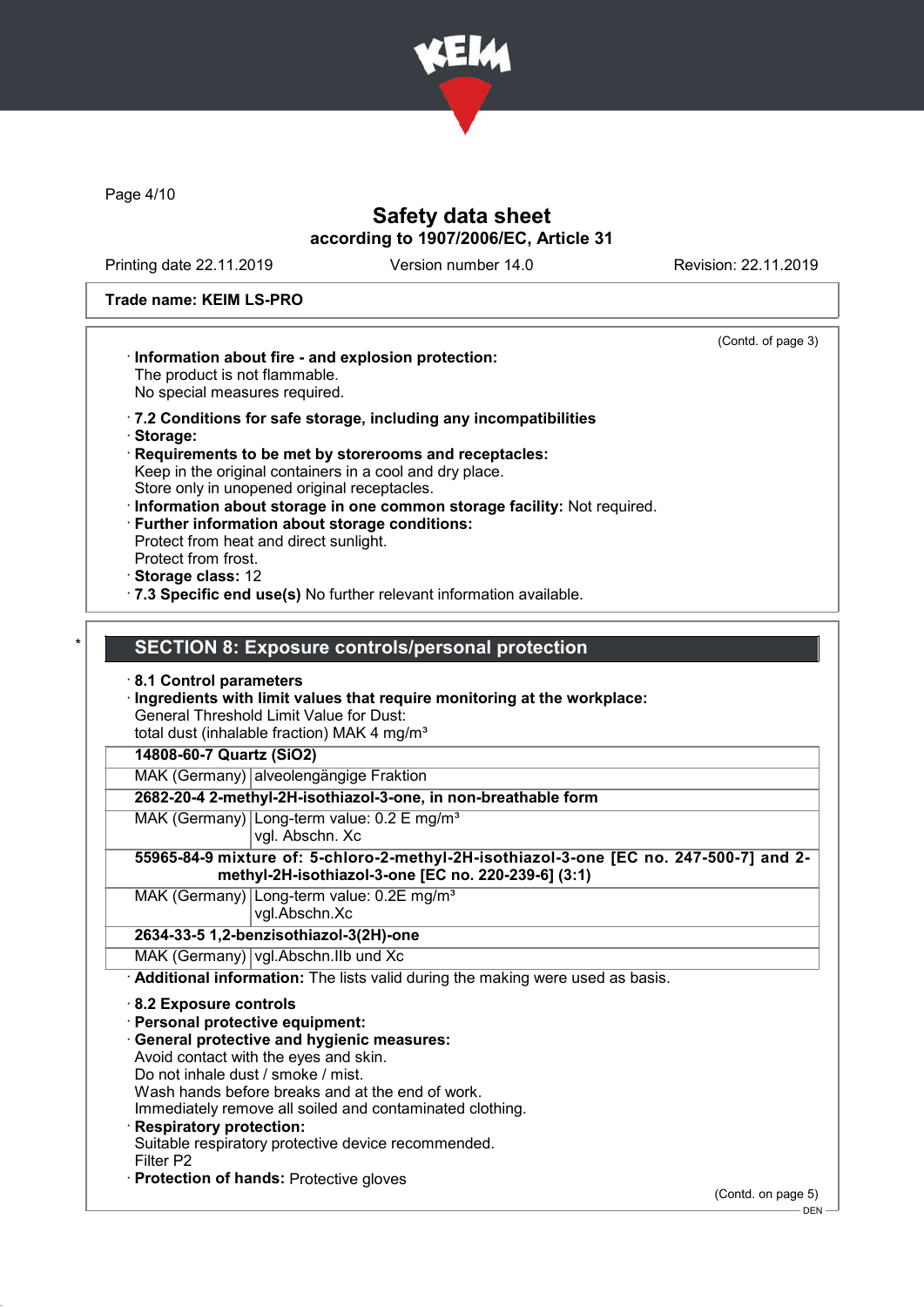

Page 5/10

## Safety data sheet according to 1907/2006/EC, Article 31

Printing date 22.11.2019 Version number 14.0 Revision: 22.11.2019

#### Trade name: KEIM LS-PRO

#### (Contd. of page 4) · Material of gloves suitable material e.g.: Nitrile rubber, NBR PVC gloves Neoprene gloves Recommended thickness of the material:  $\geq 0.5$  mm The selection of the suitable gloves does not only depend on the material, but also on further marks of quality and varies from manufacturer to manufacturer. As the product is a preparation of several substances, the resistance of the glove material can not be calculated in advance and has therefore to be checked prior to the application. Penetration time of glove material Value for the permeation: level  $\geq 6$  (480 min) The determined penetration times according to EN 16523-1:2015 are not performed under practical conditions. Therefore a maximum wearing time, which corresponds to 50% of the penetration time, is recommended. The exact break trough time has to be found out by the manufacturer of the protective gloves and has to be observed. · Eye protection: Tightly sealed goggles · Body protection: Protective work clothing · Limitation and supervision of exposure into the environment

See Section 12 and 6.2

No further relevant information available.

### SECTION 9: Physical and chemical properties

| 9.1 Information on basic physical and chemical properties<br><b>General Information</b>                                       |                                               |  |
|-------------------------------------------------------------------------------------------------------------------------------|-----------------------------------------------|--|
| · Appearance:<br>Form:<br>Colour:<br>· Odour:                                                                                 | Pasty<br>White<br>Weak, characteristic        |  |
| Odour threshold:                                                                                                              | Not determined                                |  |
| $\cdot$ pH-value at 20 °C:                                                                                                    | 7-9                                           |  |
| <b>Change in condition</b><br><b>Melting point/freezing point:</b><br>Initial boiling point and boiling range: Not determined | Not determined                                |  |
| · Flash point:                                                                                                                | Not applicable                                |  |
| · Flammability (solid, gas):                                                                                                  | Not applicable                                |  |
| $\cdot$ Ignition temperature:                                                                                                 | Not determined                                |  |
| · Decomposition temperature:                                                                                                  | Not determined                                |  |
| $\cdot$ Auto-ignition temperature:                                                                                            | Product is not selfigniting.                  |  |
| $\cdot$ Explosive properties:                                                                                                 | Product does not present an explosion hazard. |  |
|                                                                                                                               | (Contd. on page 6)                            |  |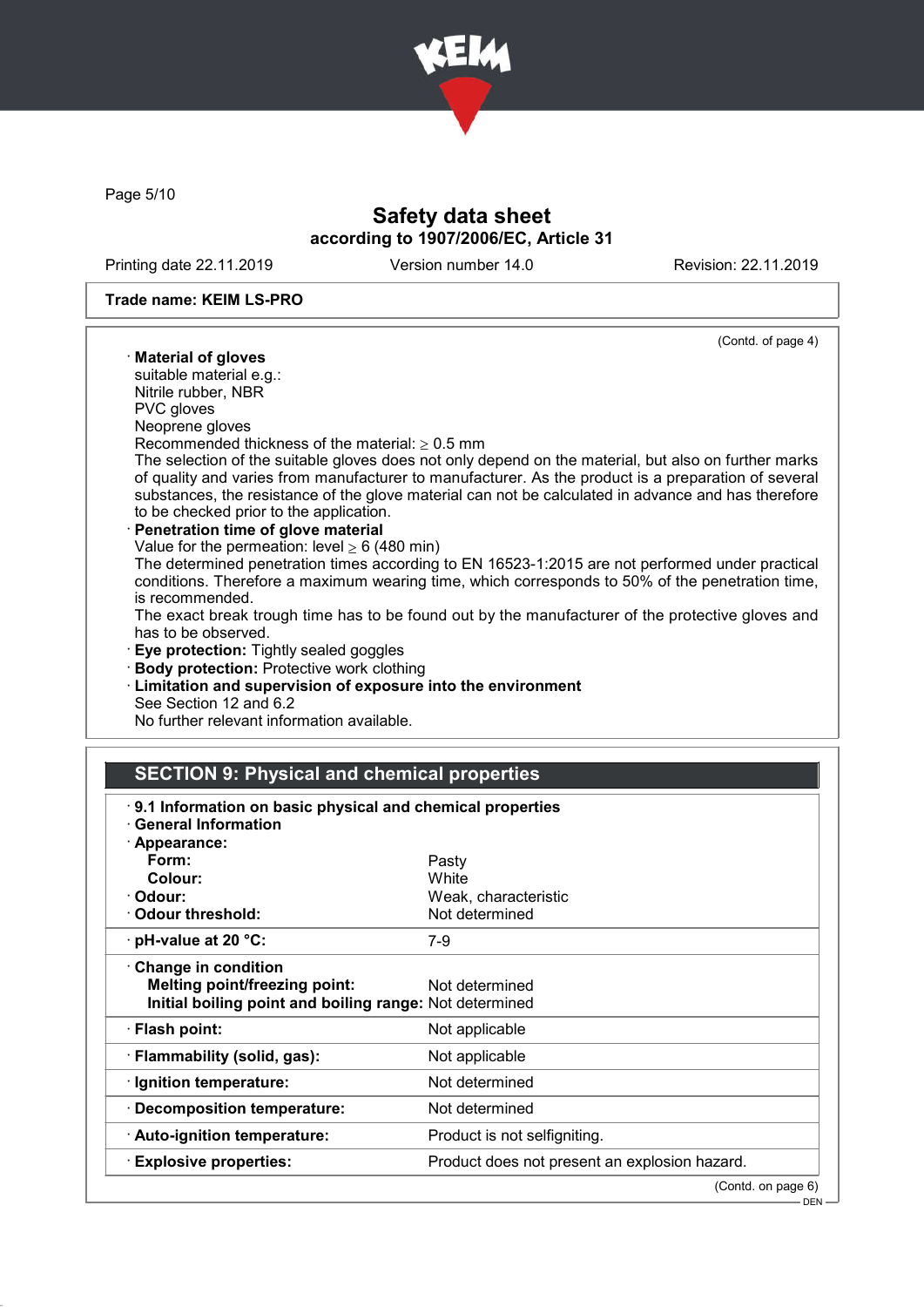

Page 6/10

## Safety data sheet according to 1907/2006/EC, Article 31

Printing date 22.11.2019 Version number 14.0 Revision: 22.11.2019

#### Trade name: KEIM LS-PRO

|                                           | (Contd. of page 5)                                                              |
|-------------------------------------------|---------------------------------------------------------------------------------|
| <b>Explosion limits:</b>                  |                                                                                 |
| Lower:                                    | Not applicable                                                                  |
| Upper:                                    | Not applicable                                                                  |
| · Oxidising properties:                   | Not applicable                                                                  |
| · Vapour pressure:                        | Not determined.                                                                 |
| Density at 20 °C:                         | 1.1-1.2 $*$ g/cm <sup>3</sup>                                                   |
| · Relative density                        | Not determined                                                                  |
| · Vapour density                          | Not applicable.                                                                 |
| <b>Evaporation rate</b>                   | Not applicable                                                                  |
| · Solubility in / Miscibility with        |                                                                                 |
| water:                                    | Miscible                                                                        |
| · Partition coefficient: n-octanol/water: | Not applicable                                                                  |
| <b>⋅Viscosity:</b>                        |                                                                                 |
| Dynamic:                                  | Not determined.                                                                 |
| Kinematic:                                | Not determined                                                                  |
| $\cdot$ 9.2 Other information             | * The values are for freshly produced material and may<br>change with the time. |

# SECTION 10: Stability and reactivity

· 10.1 Reactivity No further relevant information available.

- · 10.2 Chemical stability Stable under normal conditions of storage and use.
- · Thermal decomposition / conditions to be avoided:
- No decomposition if used according to specifications.
- · 10.3 Possibility of hazardous reactions No dangerous reactions known.
- · 10.4 Conditions to avoid No further relevant information available.
- · 10.5 Incompatible materials: Acids
- · 10.6 Hazardous decomposition products:

No hazardous decomposition products if stored and handled as prescribed.

## **SECTION 11: Toxicological information**

#### · 11.1 Information on toxicological effects

- · Acute toxicity Based on available data, the classification criteria are not met.
- · Primary irritant effect:

· Skin corrosion/irritation Frequent persistent contact with the skin may cause skin irritation.

· Serious eye damage/irritation

In case of longer exposure, slightly irritating effect to the eyes is possible.

· during inhalation:

By excess of "General Threshold Limit Value for Dust" is - comparable to inert dust - a mechanical overload of respiratory tracts possible.

· during swallowing: Irritant effect possible

(Contd. on page 7)

DEN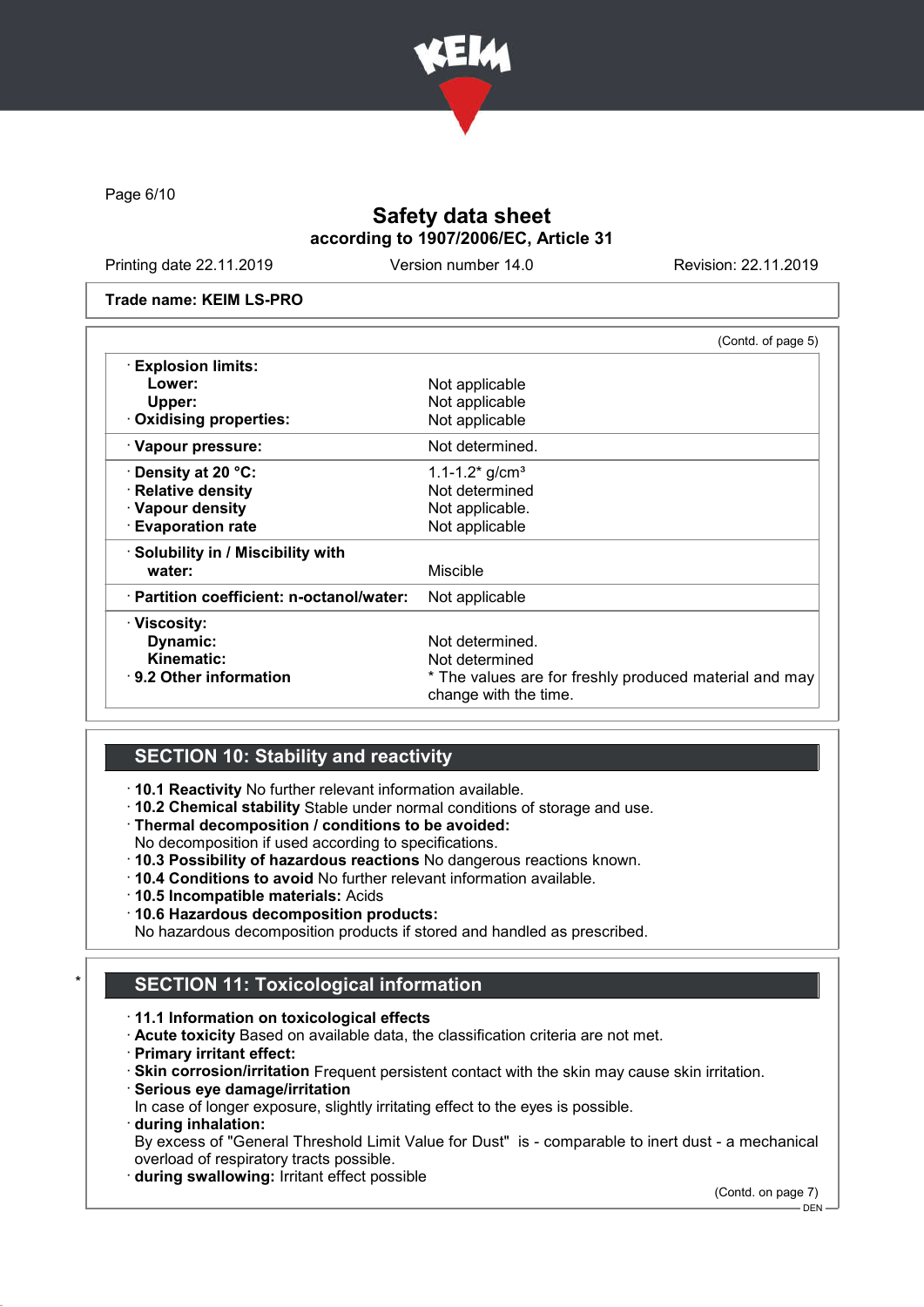

Page 7/10

## Safety data sheet according to 1907/2006/EC, Article 31

Printing date 22.11.2019 Version number 14.0 Revision: 22.11.2019

(Contd. of page 6)

### Trade name: KEIM LS-PRO

### · Respiratory or skin sensitisation

Contains MIT, BIT, CIT/MIT (3:1). May produce an allergic reaction.

MIT = 2-Methyl-4-isothiazolin-3-one

BIT = 1,2-benzisothiazol-3(2H)-one

CIT = 5-chloro-2-methyl-2H-isothiazol-3-one

#### · Other information (about experimental toxicology):

Experimental analysis are not available.

The product was not tested. The statements on toxicology have been derived from the properties of the individual components.

- · CMR effects (carcinogenity, mutagenicity and toxicity for reproduction) Not applicable
- · Germ cell mutagenicity Based on available data, the classification criteria are not met.
- · Carcinogenicity Based on available data, the classification criteria are not met.
- · Reproductive toxicity Based on available data, the classification criteria are not met.
- · STOT-single exposure Based on available data, the classification criteria are not met.
- · STOT-repeated exposure Based on available data, the classification criteria are not met.
- · Aspiration hazard Based on available data, the classification criteria are not met.

### **SECTION 12: Ecological information**

- · 12.1 Toxicity
- · Aquatic toxicity: No further relevant information available.
- · 12.2 Persistence and degradability No further relevant information available.
- · 12.3 Bioaccumulative potential No further relevant information available.
- · 12.4 Mobility in soil No further relevant information available.
- · Additional ecological information:
- · AOX-indication:

The product can take influence in small measure on the AOX-load of the waste water.

· According to the formulation contains the following heavy metals and compounds from the EU guideline NO. 2006/11/EC:

According to our current data base the product does not consist of any heavy metals or substances of EU-directives 76/464/EWG.

General notes:

Do not allow product to reach ground water, water course or sewage system.

At present there are no ecotoxicological assessments.

The statements on ecotoxicology have been derived from the properties of the individual components.

Water hazard class 1 (German Regulation) (Self-assessment): slightly hazardous for water

#### · 12.5 Results of PBT and vPvB assessment

- · PBT: Not applicable
- · vPvB: Not applicable
- · 12.6 Other adverse effects No further relevant information available.

(Contd. on page 8)

DEN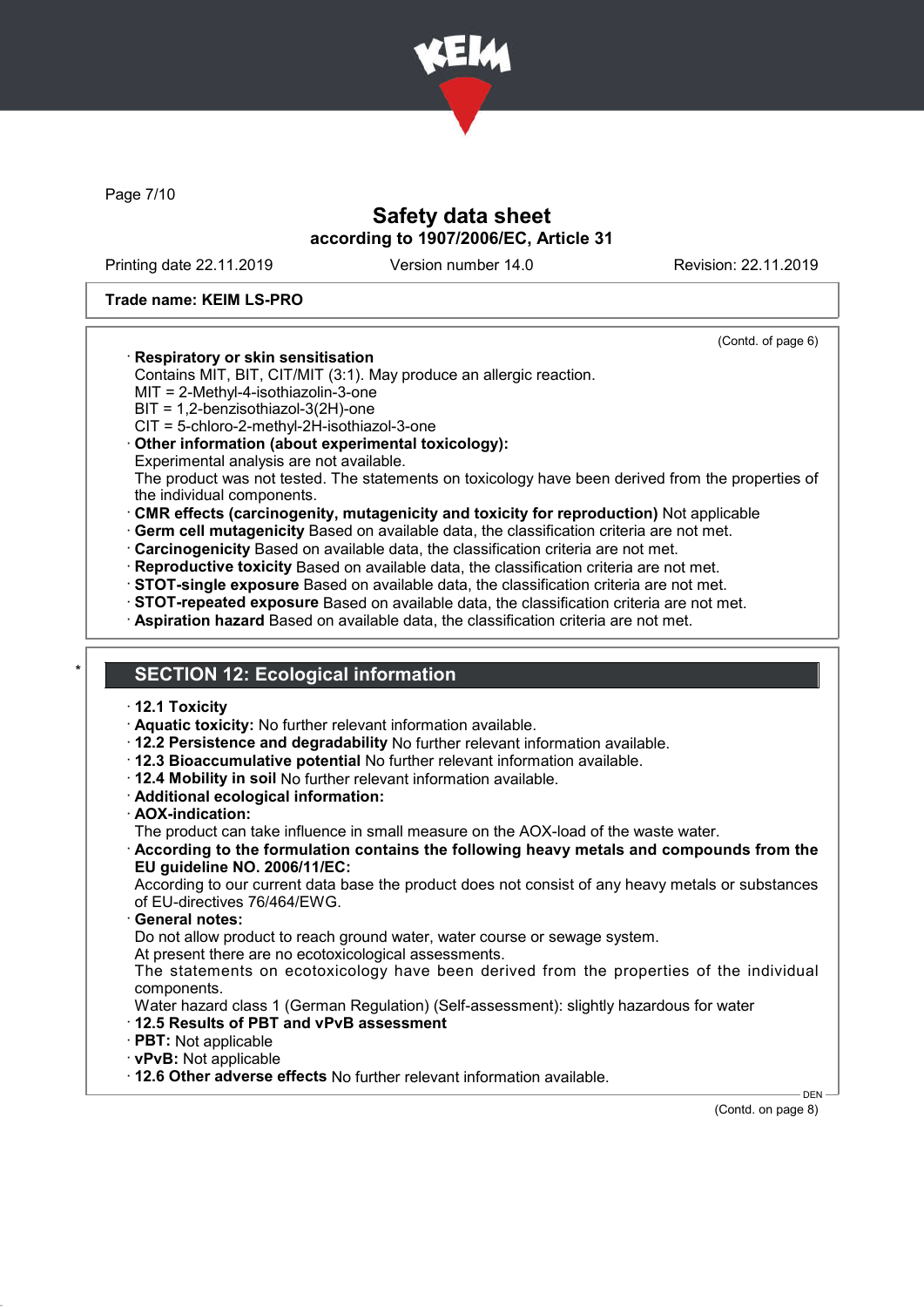

Page 8/10

## Safety data sheet according to 1907/2006/EC, Article 31

Printing date 22.11.2019 Version number 14.0 Revision: 22.11.2019

Trade name: KEIM LS-PRO

(Contd. of page 7)

## SECTION 13: Disposal considerations

· 13.1 Waste treatment methods

· Recommendation Disposal must be made according to official regulations.

· European waste catalogue

08 02 99 wastes not otherwise specified

· Uncleaned packaging:

· Recommendation: Disposal must be made according to official regulations.

· Recommended cleansing agents: Water, if necessary with cleansing agents.

## SECTION 14: Transport information

| $\cdot$ 14.1 UN-Number<br>· ADR, IMDG, IATA                                                  | Void                                                          |  |
|----------------------------------------------------------------------------------------------|---------------------------------------------------------------|--|
| 14.2 UN proper shipping name<br>· ADR, IMDG, IATA                                            | Void                                                          |  |
| 14.3 Transport hazard class(es)                                                              |                                                               |  |
| · ADR, IMDG, IATA<br>· Class                                                                 | Void                                                          |  |
| ⋅ 14.4 Packing group<br>· ADR, IMDG, IATA                                                    | Void                                                          |  |
| ⋅14.5 Environmental hazards:<br>$\cdot$ Marine pollutant:                                    | No.                                                           |  |
| 14.6 Special precautions for user                                                            | Not applicable                                                |  |
| 14.7 Transport in bulk according to Annex II<br>of Marpol and the IBC Code<br>Not applicable |                                                               |  |
| · Transport/Additional information:                                                          | No dangerous good in sense of these transport<br>regulations. |  |
| · UN "Model Regulation":                                                                     | Void                                                          |  |
|                                                                                              |                                                               |  |

# SECTION 15: Regulatory information

- · 15.1 Safety, health and environmental regulations/legislation specific for the substance or mixture
- · Labelling according to Regulation (EC) No 1272/2008 For information on labelling please refer to section 2 of this document.
- · Directive 2012/18/EU

· Named dangerous substances - ANNEX I None of the ingredients is listed.

(Contd. on page 9)

 $-$  DFN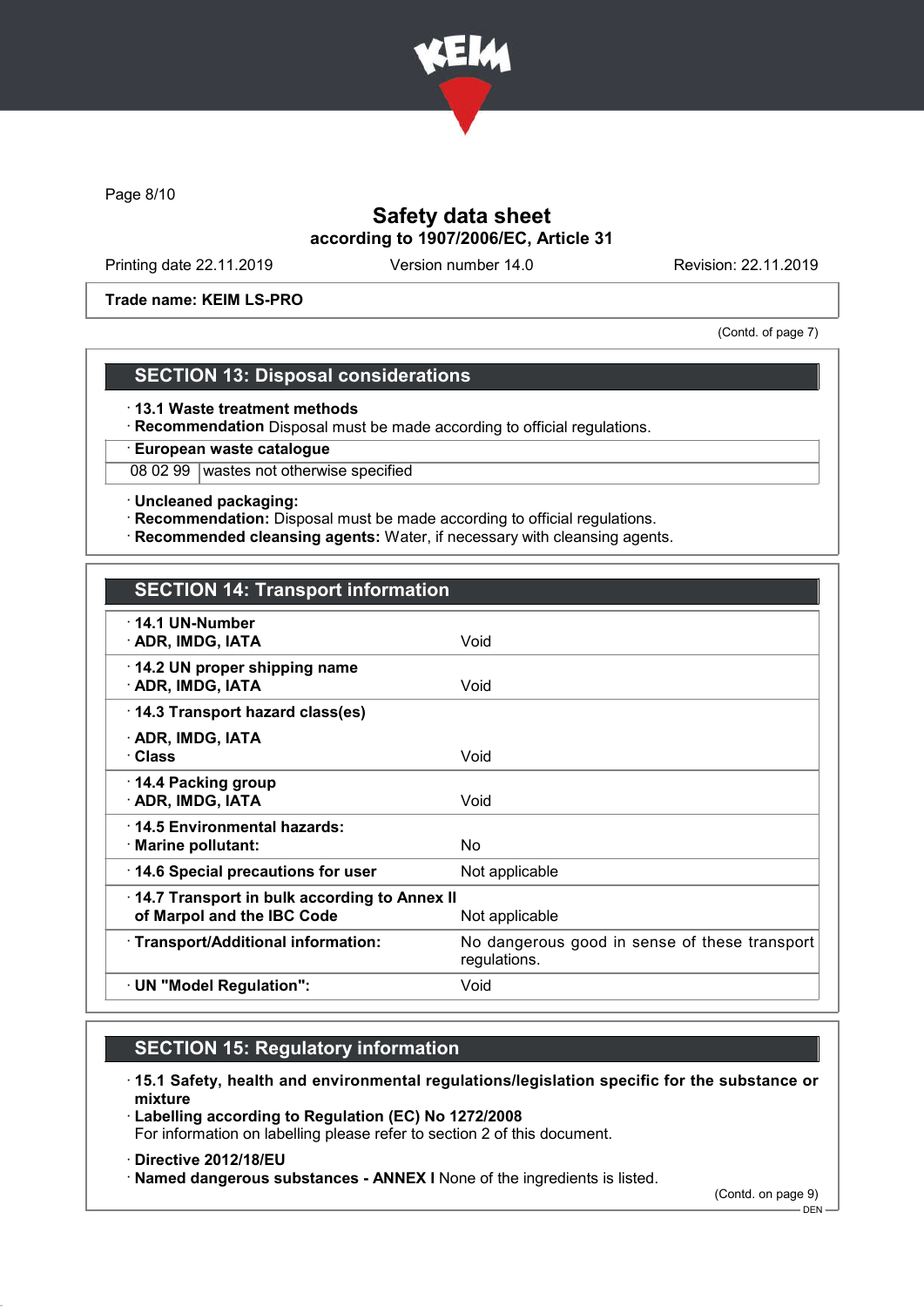

Page 9/10

## Safety data sheet according to 1907/2006/EC, Article 31

Printing date 22.11.2019 Version number 14.0 Revision: 22.11.2019

#### Trade name: KEIM LS-PRO

(Contd. of page 8)

### · National regulations:

· Waterhazard class: Water hazard class 1 (Self-assessment): slightly hazardous for water.

· Other regulations, limitations and prohibitive regulations

· Please note:

TRGS 200 (Germany) TRGS 500 (Germany)

TRGS 510 (Germany)

TRGS 900 (Germany)

- · Substances of very high concern (SVHC) according to REACH, Article 57 Not applicable · Product-Code/Giscode: BSW20
- · 15.2 Chemical safety assessment: A Chemical Safety Assessment has not been carried out.

### SECTION 16: Other information

This information is based on our present knowledge. However, this shall not constitute a guarantee for any specific product features and shall not establish a legally valid contractual relationship.

### **Relevant phrases**

H301 Toxic if swallowed.

H302 Harmful if swallowed.

H310 Fatal in contact with skin.

H311 Toxic in contact with skin.

H314 Causes severe skin burns and eye damage.

H315 Causes skin irritation.

H317 May cause an allergic skin reaction.

H318 Causes serious eye damage.

H330 Fatal if inhaled.

H400 Very toxic to aquatic life.

H410 Very toxic to aquatic life with long lasting effects.

H411 Toxic to aquatic life with long lasting effects.

#### · Department issuing SDS: KEIMFARBEN Germany, Product safety department

Abbreviations and acronyms:

ADR: Accord européen sur le transport des marchandises dangereuses par Route (European Agreement concerning the International Carriage of Dangerous Goods by Road) IMDG: International Maritime Code for Dangerous Goods IATA: International Air Transport Association GHS: Globally Harmonised System of Classification and Labelling of Chemicals EINECS: European Inventory of Existing Commercial Chemical Substances ELINCS: European List of Notified Chemical Substances CAS: Chemical Abstracts Service (division of the American Chemical Society) TRGS: Technische Regeln für Gefahrstoffe (Technical Rules for Dangerous Substances, BAuA, Germany) PBT: Persistent, Bioaccumulative and Toxic SVHC: Substances of Very High Concern vPvB: very Persistent and very Bioaccumulative AGW: Arbeitsplatzgrenzwert (Germany) REACH: Registration, Evaluation and Authorisation of Chemicals (Regulation (EC) No.1907/2006) Acute Tox. 3: Acute toxicity - oral – Category 3 Acute Tox. 4: Acute toxicity - oral – Category 4

Acute Tox. 2: Acute toxicity - inhalation – Category 2

Skin Corr. 1B: Skin corrosion/irritation – Category 1B

Skin Corr. 1C: Skin corrosion/irritation – Category 1C

(Contd. on page 10)

 $-$  DEN